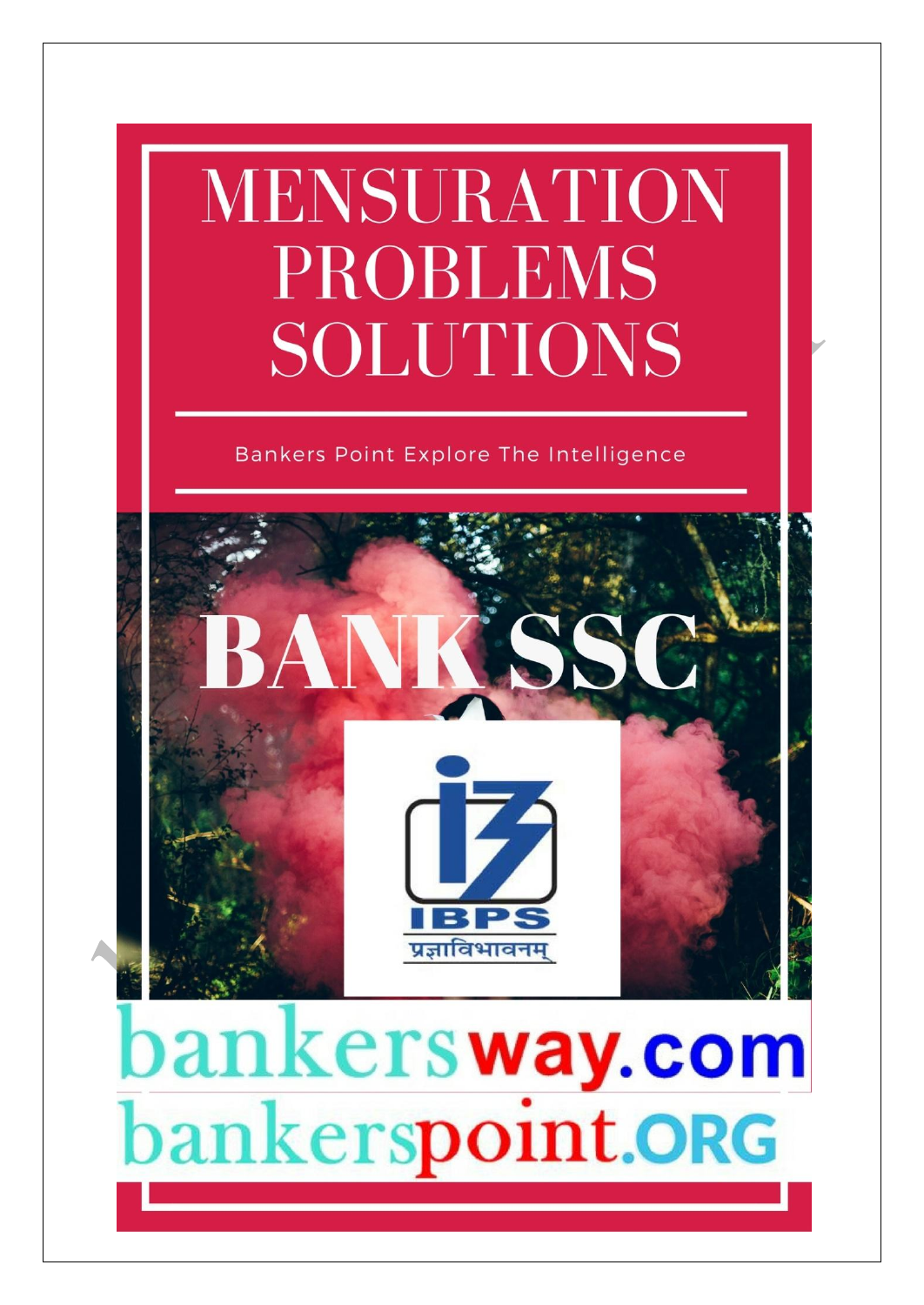# **Mensuration**

## **Solid Figures**

|            | Volume                    | Total surface area      | Lateral/curved surface area                   |
|------------|---------------------------|-------------------------|-----------------------------------------------|
| Cube       | $side^3$                  | $6 \times side^2$       | $4 \times side^2$                             |
| Cuboid     | $L \times B \times H$     | $2(LB + LH + BH)$       | $2(LH + BH)$                                  |
| Cylinder   | $\pi r^2$ h               | $2\pi r(r+h)$           | $2\pi$ rh                                     |
| Cone       | $(\frac{1}{2}) \pi r^2 h$ | $\pi r\left(r+L\right)$ | $\pi r l \left[$ where $L = \sqrt{r^2 + h^2}$ |
| Sphere     | $(\frac{4}{3}) \pi r^3$   | $4 \pi r^2$             | $4 \pi r^2$                                   |
| Hemisphere | $(\frac{2}{3}) \pi r^3$   | $3 \pi r^2$             | $2 \pi r^2$                                   |

There are 4 body diagonals in a cube/cuboid of length ( $\sqrt{3} \times \text{side}$ ) and  $\sqrt{l^2 + b^2 + h^2}$ respectively.

# **Frustum / Truncated Cone**

It can be obtained by cutting a cone with a plane parallel to the circular base.

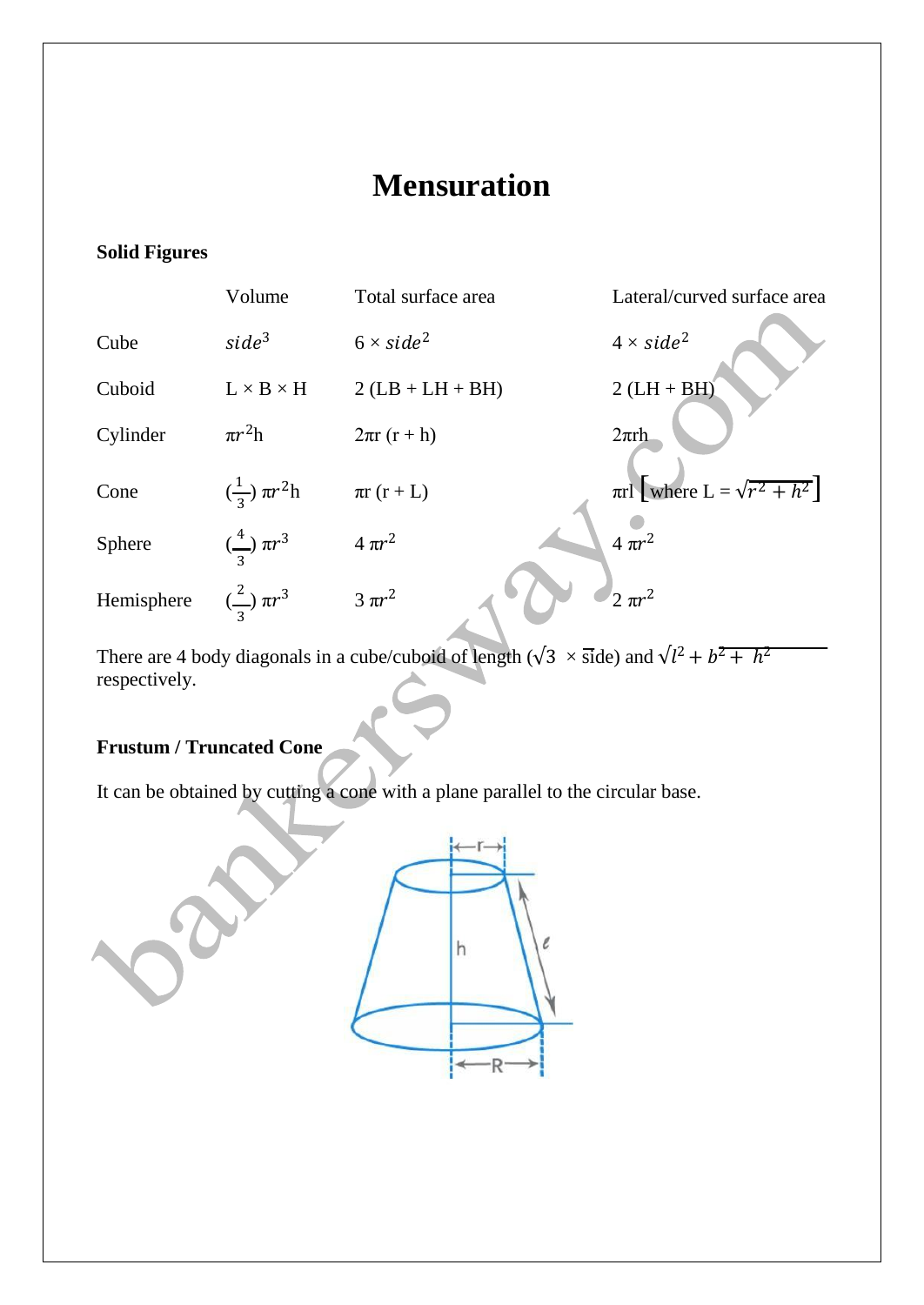Volume = 
$$
\frac{1}{3} \pi h (R^2 + r^2 + Rr)
$$

Lateral Surface Area =  $\pi(R+r)$  L

Total Surface Area =  $\pi(R+r) L + \pi (R^2 + r^2)$ 

#### **Prism**

It is a solid with rectangular vertical faces and bases as congruent polygons (of n sides). It will have '2n' Vertices; 'n+2' Faces and '3n' Sides / Edges.

Lateral Surface Area = Perimeter  $\times$  Height

Total Surface Area = Perimeter  $\times$  Height  $+ 2$ <sup>Area</sup>Base

Volume =  $AreaBase \times Height$ 

**Pyramid**



It is a figure in which the outer surfaces are triangular and converge at a point known as the apex, which is aligned directly above the centre of the base.

Lateral Surface Area  $=$  $\frac{1}{2}$  $\frac{1}{2}$  × Perimeter × Slant Height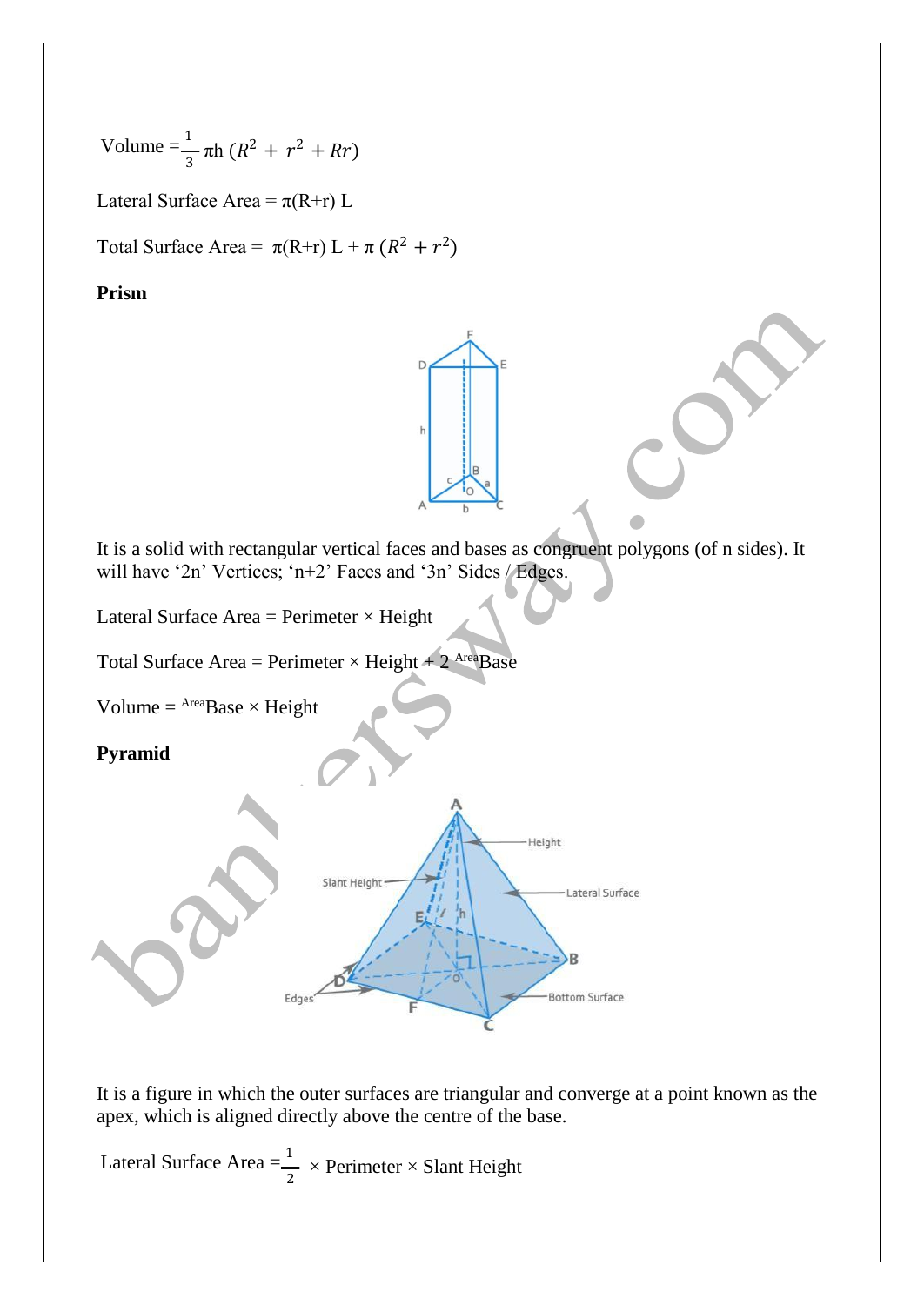Total Surface Area  $=$  $\frac{1}{2}$  × Perimeter x Slant Height + <sup>Area</sup>Base Volume  $=\frac{1}{2}$  $\frac{1}{3} \times$  Area<sub>Base</sub>  $\times$  Height

#### **Facts:**

- If a sphere is inscribed in a cube of side a, the radius of the sphere will be  $\frac{u}{v}$ . If a 2 sphere is circumscribed about a cube of side a, the radius of the sphere will be  $\sqrt{3}$  $\frac{a}{2}$ .
- If a largest possible sphere is inscribed in a cylinder of radius 'a' and height h, its radius r will be

 $r = \frac{h}{2} \{ \text{If } 2a > h \}, r = a \{ \text{If } 2a < h \}$ 

- If a largest possible sphere is inscribed in a cone of radius r and slant height equal to 2r, then the radius of sphere  $=\frac{7}{\sqrt{3}}$
- If a cube is inscribed in a hemisphere of radius r, then the edge of the cube =  $r \sqrt{\frac{2}{n}}$ 3

#### **Example 1:**

The area of a rectanlgle is 460 square metres. If the length is 15% more than the breadth, what is the breadth of the rectangular field?

#### **Solution:**

Let breadth = x metres  
\nThen length = 
$$
\frac{115x}{100}
$$
 metres  
\n=  $x \times \frac{115x}{100} = 460$   
\n $x^2 = \frac{460x}{115} \times 400$   
\n $x = 20$ 

#### **Example 2:**

A rectangular field is to be fenced on three sides leaving a side of 20 feet uncovered. If the area of the field is 680 sq. ft., how many feet of fencing will be required?

#### **Solution:**

We are given with length and area, so we can find the breadth. As length  $\times$  breadth = Area  $=$  > 20  $\times$  breadth = 680  $=$  > breadth  $=$  34 feet

Area to be fenced =  $2B + L = 2 \times 34 + 20 = 88$  feet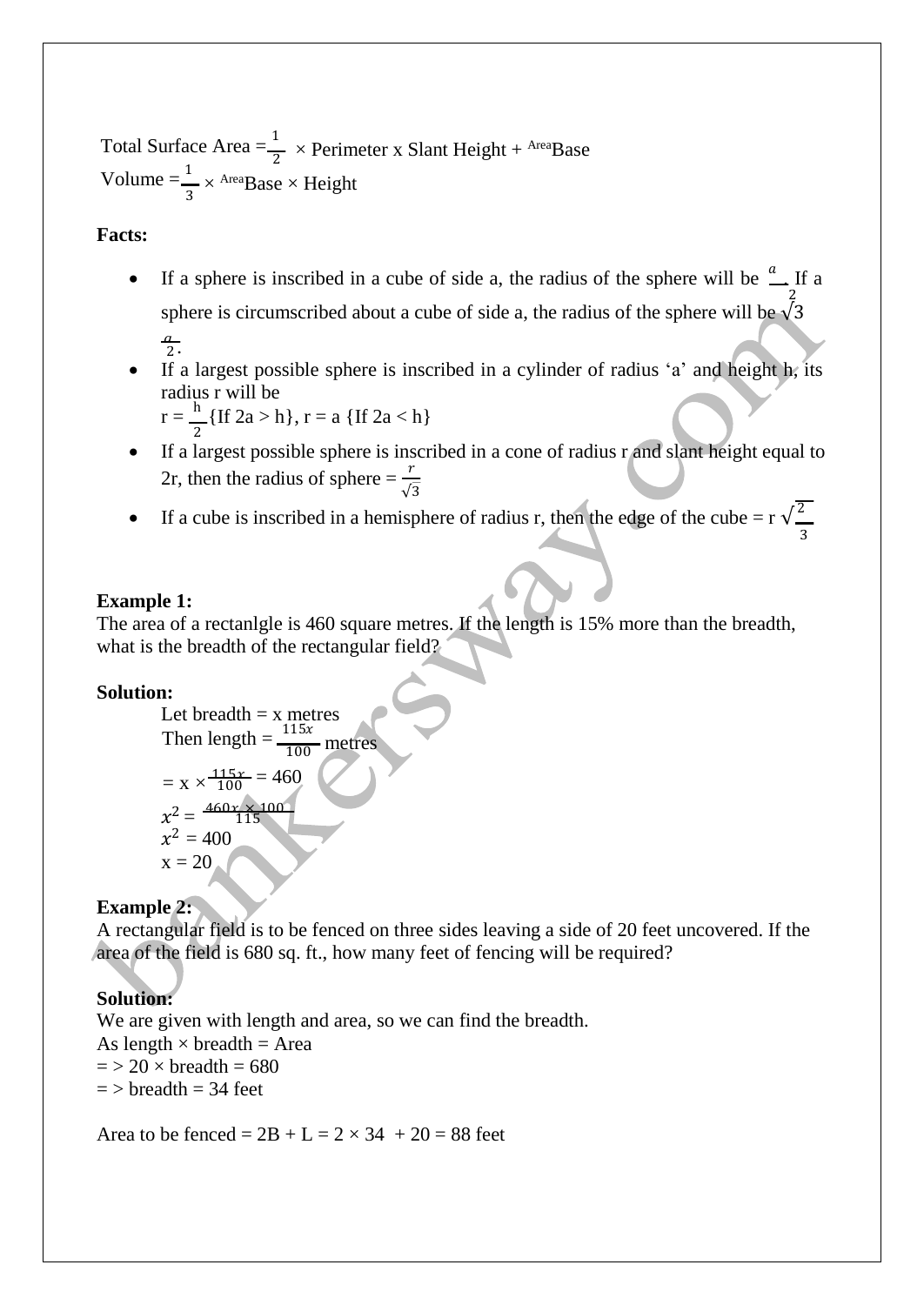## **Exercise**

| area of the field.<br>b) 120 $m^2$<br>c) 110 $m^2$<br>a) 160 $m^2$<br>d) 130 $m^2$<br>e) None of these<br>2) The diagonals of two squares are in the ratio of $2:5$ . Find the ratio of their areas.<br>$b)$ 4 : 25<br>a) $25:4$<br>c) $10:1$<br>d) $1:10$<br>e) None of these |                                                                                     |  |  |  |  |
|--------------------------------------------------------------------------------------------------------------------------------------------------------------------------------------------------------------------------------------------------------------------------------|-------------------------------------------------------------------------------------|--|--|--|--|
|                                                                                                                                                                                                                                                                                |                                                                                     |  |  |  |  |
|                                                                                                                                                                                                                                                                                |                                                                                     |  |  |  |  |
|                                                                                                                                                                                                                                                                                |                                                                                     |  |  |  |  |
|                                                                                                                                                                                                                                                                                |                                                                                     |  |  |  |  |
|                                                                                                                                                                                                                                                                                |                                                                                     |  |  |  |  |
|                                                                                                                                                                                                                                                                                |                                                                                     |  |  |  |  |
| 3) Find the area of a rhombus one side of which measures 20 cm and one diagonal 24<br>cm.                                                                                                                                                                                      |                                                                                     |  |  |  |  |
| c) 390 $cm2$<br>b) 378 $cm2$<br>a) 375 $cm2$                                                                                                                                                                                                                                   |                                                                                     |  |  |  |  |
| d) 384 $cm2$<br>e) None of these                                                                                                                                                                                                                                               |                                                                                     |  |  |  |  |
|                                                                                                                                                                                                                                                                                |                                                                                     |  |  |  |  |
| Find the area of right angled triangle whose base is 12 cm and hypotenuse 13 cm.<br>4)                                                                                                                                                                                         |                                                                                     |  |  |  |  |
| a) 30 $cm2$<br>b) 60 $cm2$<br>c) 70 $cm2$                                                                                                                                                                                                                                      |                                                                                     |  |  |  |  |
| d) 80 $cm2$<br>e) None of these                                                                                                                                                                                                                                                |                                                                                     |  |  |  |  |
| 5) The length of a rectangle is 18 cm and its breadth is 10 cm. When the length is                                                                                                                                                                                             |                                                                                     |  |  |  |  |
| increased to 25 cm, what will be the breadth of the rectangle if the area remains the                                                                                                                                                                                          |                                                                                     |  |  |  |  |
| same?                                                                                                                                                                                                                                                                          |                                                                                     |  |  |  |  |
| b) 7.1 cm<br>c) $7.2 \text{ cm}$<br>a) $7 \text{ cm}$                                                                                                                                                                                                                          |                                                                                     |  |  |  |  |
| e) None of these<br>d) 7.3 cm                                                                                                                                                                                                                                                  |                                                                                     |  |  |  |  |
|                                                                                                                                                                                                                                                                                |                                                                                     |  |  |  |  |
|                                                                                                                                                                                                                                                                                | 6) A rectangular parking space is marked out by painting three of its sides. If the |  |  |  |  |
| length of the unpainted side is 9 feet, and the sum of the lengths of the painted sides                                                                                                                                                                                        |                                                                                     |  |  |  |  |
| is 37 feet, then what is the area of the parking space in square feet?                                                                                                                                                                                                         |                                                                                     |  |  |  |  |
| b)81<br>a) $46$<br>c) $126$<br>e) None of these                                                                                                                                                                                                                                |                                                                                     |  |  |  |  |
| $d)$ 252                                                                                                                                                                                                                                                                       |                                                                                     |  |  |  |  |
| 7) The length of a rectangular hall is 5 m more than its breadth. The area of the hall is                                                                                                                                                                                      |                                                                                     |  |  |  |  |
| 750 $m^2$ . The length of the hall is:                                                                                                                                                                                                                                         |                                                                                     |  |  |  |  |
| a) $15 \text{ m}$<br>b) $22.5 \text{ m}$<br>c) $25 \text{ m}$                                                                                                                                                                                                                  |                                                                                     |  |  |  |  |
| $d)$ 30 m<br>e) None of these                                                                                                                                                                                                                                                  |                                                                                     |  |  |  |  |
|                                                                                                                                                                                                                                                                                |                                                                                     |  |  |  |  |
|                                                                                                                                                                                                                                                                                | 8) The cost of carpeting a room 18 m long with a carpet 75 cm wide at Rs.4.50 per   |  |  |  |  |
| metre is Rs.810. The breadth of the room is:                                                                                                                                                                                                                                   |                                                                                     |  |  |  |  |
| b) $7.5 \text{ m}$<br>c) 8 m<br>a) $7m$                                                                                                                                                                                                                                        |                                                                                     |  |  |  |  |
| e) None of these<br>d) 8.5 m                                                                                                                                                                                                                                                   |                                                                                     |  |  |  |  |
| The percentage increase in the area of a rectangle, if each of its sides is increased by<br>9)                                                                                                                                                                                 |                                                                                     |  |  |  |  |
| $20\%$ , is:                                                                                                                                                                                                                                                                   |                                                                                     |  |  |  |  |
| a) 40%<br>$b)$ 42%<br>c) $44%$                                                                                                                                                                                                                                                 |                                                                                     |  |  |  |  |
| e) None of these<br>d) $46%$                                                                                                                                                                                                                                                   |                                                                                     |  |  |  |  |
|                                                                                                                                                                                                                                                                                |                                                                                     |  |  |  |  |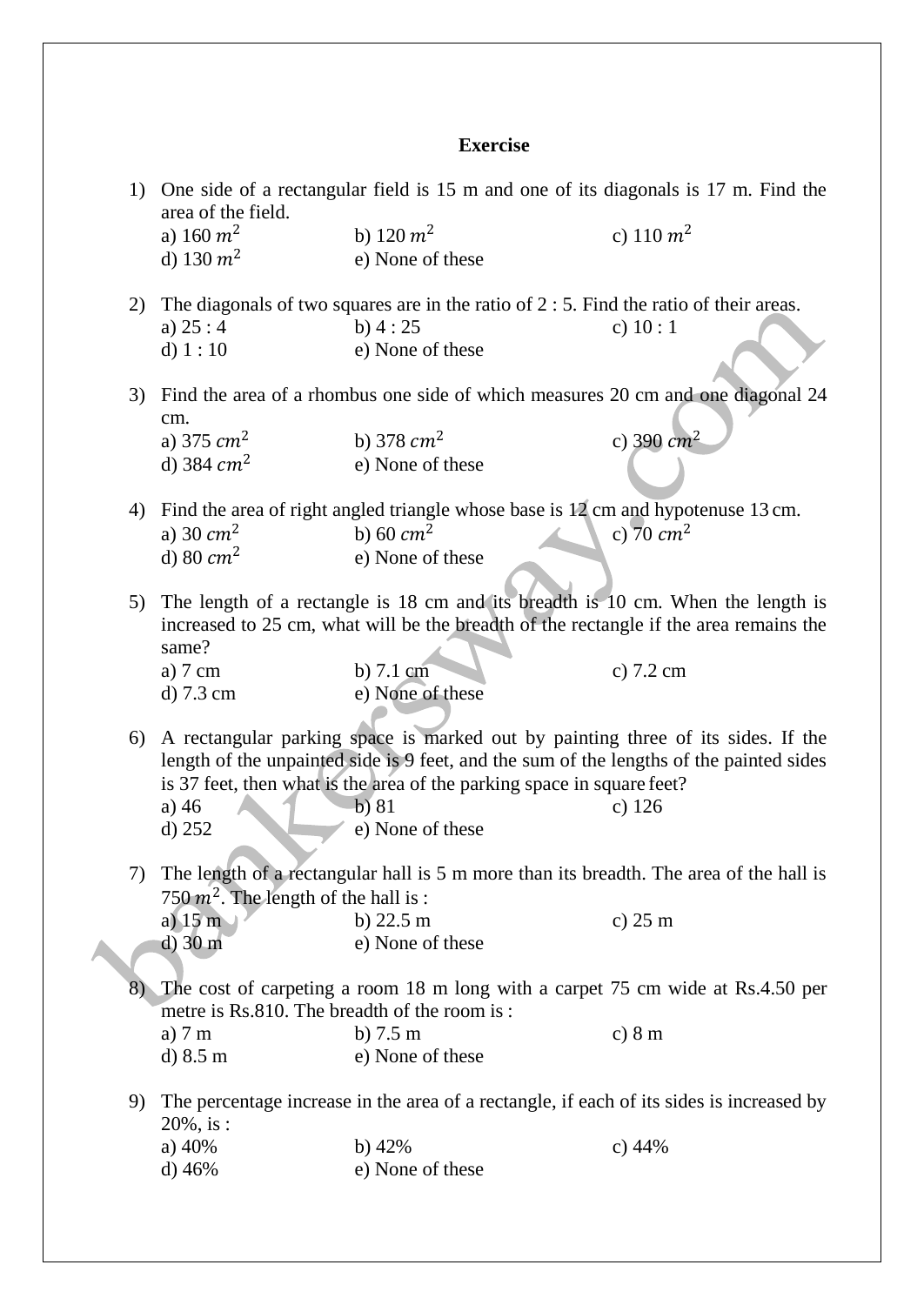\n- 10) 2 metres broad pathway is to be constructed around a rectangular plot on the inside. The area of the plot is 96 sq. m. The rate of construction is Rs.50 per square metre. Find the total cost of the construction.
\n- a) Rs.2400 b) Rs.400 c) Rs.4800 d) Data inadequate c) None of these
\n- 11) A sphere of 30 cm radius is dropped into a cylindrical vessel of 80 cmj diameter, which is partly filled with water, then its level rises by x cm. Find x: a) 27.5 cm b) 22.5 cm d) 22.5 cm d) 22.5 cm d) 22.5 cm d) 22.5 cm d) 22.5 cm d) 22.5 cm d) 18.5 cm d) 18.5 cm d) 18.5 cm d) 18.5 cm d) 18.5 cm d) 18.5 cm d) 18.5 cm d) 18.5 cm d) 18.5 cm d) 18.5 cm d) 15 cm e) None of these
\n- 13) A rectangular law of 60 m × 40 m has two road each 5 m wide running in the middle of it, one parallel to length and the other parallel. The cost of gravity the model is the road at 80 pairs per sq. m is: a) Rs.380 d) Data Inadequate e) None of these
\n- 14) What is the ratio of the area of larger square shaped plot to the area of the smaller square shaped plot?
\n- 15. a) 17 : 1 b) 25:9 c) 16 : 1 d) Data inadequate e) None of these
\n- 16.1 d) Data inadequate e) None of these
\n- 17.1 d) Data inadequate e) None of these
\n- 18.25 a = 
$$
\sqrt{64} = 8
$$
 m. So, area =  $(15 \times 8)$   $m^2 = 120$   $m^2$
\n- 2.2 c) 289 - 225 27 25 28 28 28 29 22 21 21 21 20 22 22 23 23 24 25 25 26 27 27 27 28 28 28 29 21 20 21 20 22 21 21 221 223 223 231 231 241 25 25 26 27 27 27 27 28 28 29 21 20 231 20 2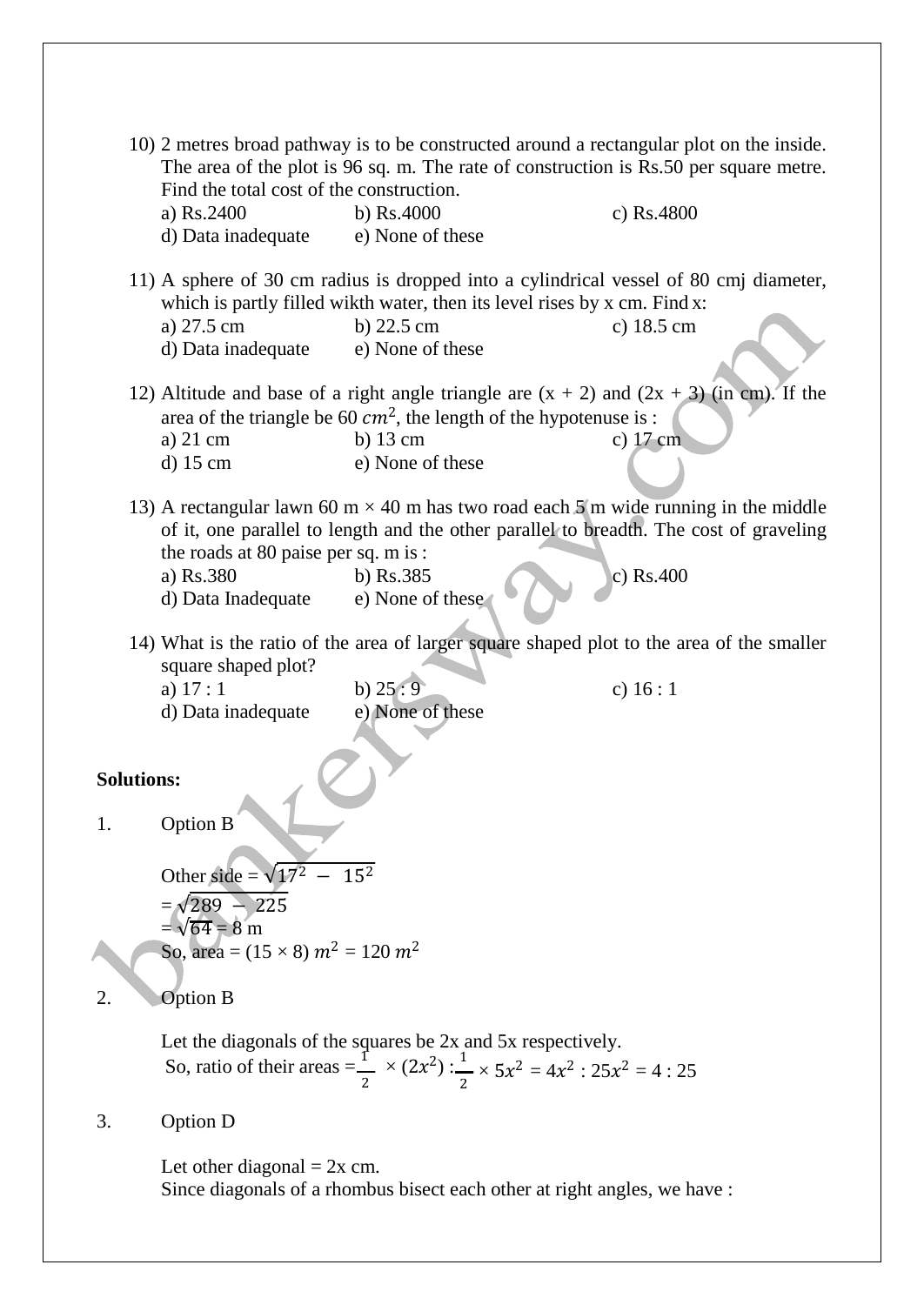So, area of rhombus  $=\frac{1}{2} \times$  (Product of diagonals) =  $\left[ \frac{1}{2} \right]$  $(20)^2 = (12)^2 + x^2$  $x = \sqrt{20^2 - 12^2} = \sqrt{256} = 16$  cm. So, other diagonal  $=$  32 cm. 2  $\times$  (Product of diagonals) =  $\int_0^1$  $\frac{1}{2} \times 24 \times 32$   $cm^2 = 384$   $cm^2$ 

4. Option A

So, its area  $=\frac{1}{2} \times \text{Base} \times \text{Height} =$ Height of the triangle =  $\sqrt{13^2 - 12^2}$  cm =  $\sqrt{25}$  cm = 5 cm. 2  $\times$  Base  $\times$  Height =  $\left[\frac{1}{n}\right]$  $\frac{1}{2}$  × 12 × 5]  $cm^2$  = 30  $cm^2$ 

5. Option C

 $b = \left[ \frac{18 \times 10}{25} \right]$  cm = 7.2 cm Let the breadth be b. Then,  $25 \times b = 18 \times 10$ 

6. Option C

Clearly we have  $L = 9$  and  $L + 2b = 37$  or  $b = 14$ So, area =  $(L \times b) = (9 \times 14)$  sq. ft. = 126 sq. ft.

7. Option D

Let breadth = x metres. Then,  $length = \begin{bmatrix} x + 5 \end{bmatrix}$  metres Then,  $x(x + 5) = 750$  $x^2 + 5x - 750 = 0$  $(x + 30) (x - 25) = 0$  $x = 25$ So, length =  $(x + 5) = 30$  m

- Area of the room = Area of the carpet =  $\left[180 \times \frac{75}{100}\right] m^2 = 135 m^2$ 8. Option B Length of the carpet =  $\left[\frac{total \, cost}{\frac{total \, cost}{\frac{1}{1}}}\right] = \left[\frac{8100}{\frac{1}{1}}\right]$  m = 180 m.  $Rate/m$  45 So, breadth of the room =  $\left[\frac{Area}{135}\right] = \left[\frac{135}{2}\right]$  m = 7.5 m length 18
- 9. Option C

New length =  $\left[\frac{120}{100} \times \right]$  m =  $\left[\frac{6}{5} \times \right]$  m, New breadth =  $\left[\frac{120}{100} \times \right]$  m =  $\left[\frac{6}{5} \times \right]$ Let original length  $= x$  metres and original breadth  $= y$  metres. Original area = (xy)  $m^2$  $\left[\frac{120}{100} \text{ x}\right] \text{ m} = \left[\frac{6}{5} \text{ x}\right] \text{ m}$ , New breadth  $= \left[\frac{120}{100}\right]$  $\frac{120}{100}$  y] m =  $\left[\frac{6}{5}$  y] m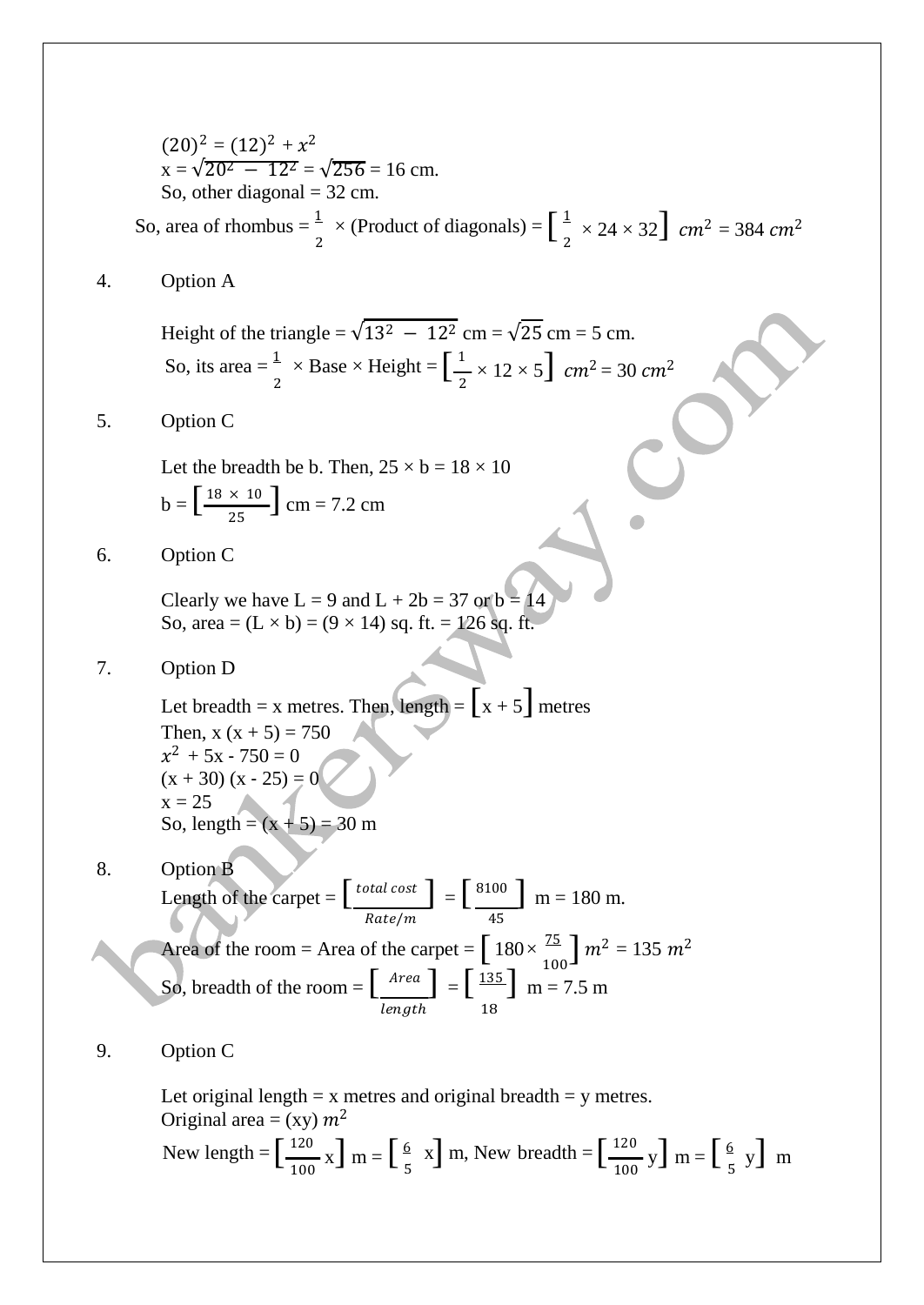New area = 
$$
\left[\frac{6}{5} \times \frac{6}{5} \text{ y}\right] m^2 = \left[\frac{36}{25} \text{ xy}\right] m^2
$$
  
So, increase % =  $\left[\frac{11}{25} \text{ xy} \times \frac{1}{xy} \times 100\right] \%$  = 44%

#### 10. Option D

 $Lb = 96$  (Given) Area of pathway =  $[(L - 4) (b - 4) - Lb] = 16 - 4 (L + b)$ , which cabe determined. So, data is inadequate.

11. Option B

Volume of water displaced = volume of sphere  $\pi \times (40)^2 \times h = \frac{4}{3} \pi \times (30)^3$ 

$$
h = \frac{90}{4} = 22.5
$$
 cm

Thus, the level of water rises by 22.5 cm.

**Note** The volume of water will be calculated by considering it in the cylindrical shape since the water takes the shape of vessel in which it is filled.







Area of right angle triangle =  $\frac{(x+2)(2x+3)}{2}$  = 60  $2x^2$  7x + 6 = 120  $2x^2 + 7x - 114 = n$  0 Solving the avbove quadratic equation, we get  $x = 6$  $x + 2 = 8$  cm and  $2x + 3 = 15$  cm So, Hypotenuse AB =  $\sqrt{(8)^2 + (15)^2} = 17$  cm

13. Option A

Area of path =  $(L + b - w)$  w